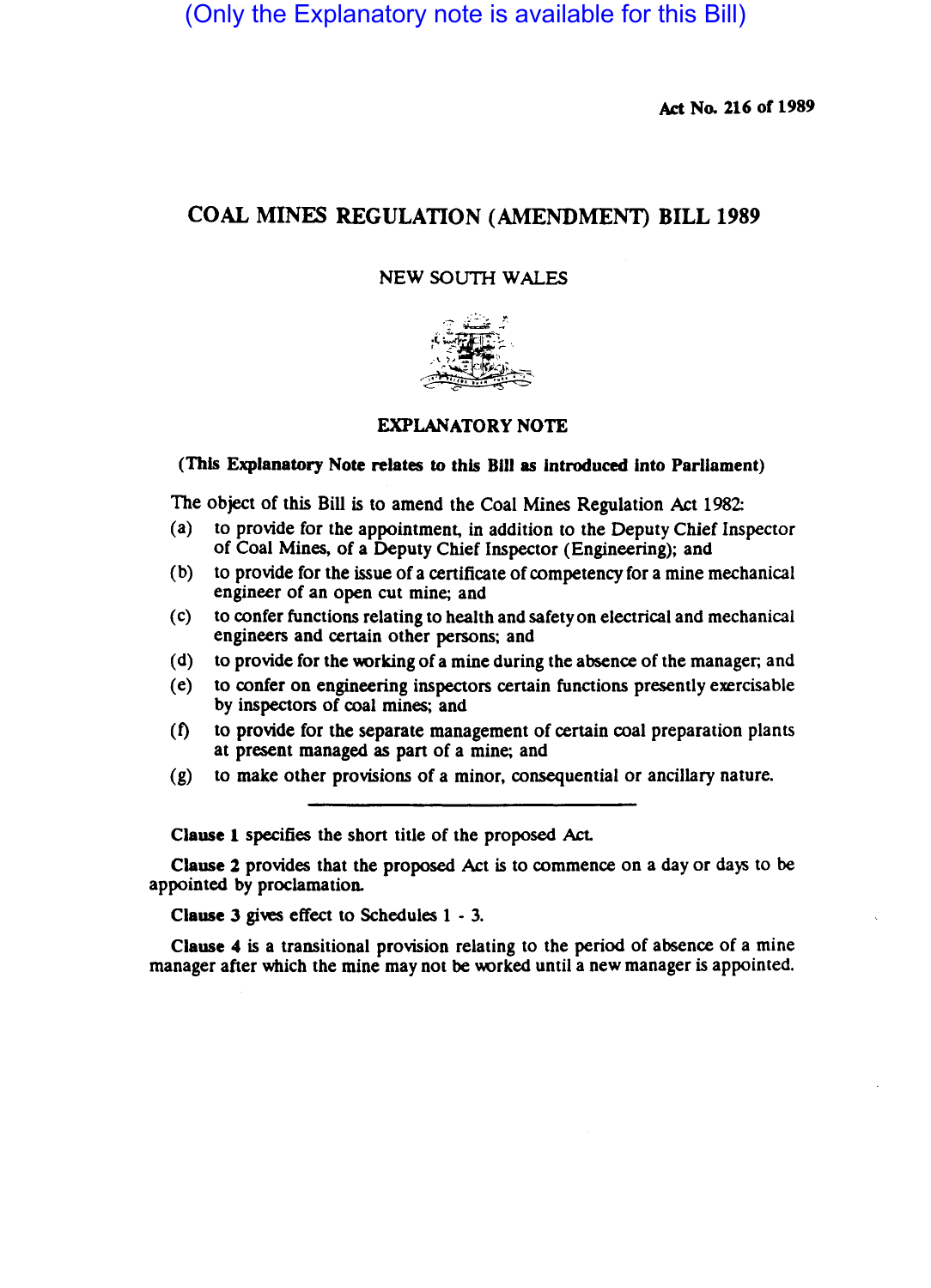#### SCHEDULE 1 • AMENDMENTS RELATING TO ADMINISTRATION

Schedule 1 (1) omits section 3 (which sets out the arrangement of the Act in Parts and Divisions) as it has been superseded by the inclusion with the Act of a more informative table of provisions.

Schedule 1 (2) inserts definitions of "Deputy Chief Inspector of Coal Mines", "Deputy Chief Inspector (Engineering)" and "engineering inspector", and makes amendments to existing definitions.

Schedule 1 (3) provides for the appointment of a deputy chief inspector (engineering) and enables the Chief Inspector. in addition to appointing the district inspector for a mine, to appoint engineering inspectors for the mine.

Schedule 1 (4) replaces the title "Under Secretary' with the title "Director-General".

Schedule 1 (S) authorises the Deputy Chief Inspector of Coal Mines to act in the absence of the Chief Inspector and confers certain functions relating to electrical and mechanical engineering on the Deputy Chief Inspector (Engineering) and other engineering inspectors.

Schedule 1 (6) makes a consequential amendment.

Schedule 1 (7) makes a consequential amendment and removes the upper age limit for a member of the Coal Mining Qualifications Board.

Schedule 1 (8) adds a mine mechanical engineer of an open cut mine to the persons required to hold a certificate of competency.

Schedule 1 (9) relates to the appointment of persons able to give instructions for the preservation of safety and health in a mine.

Schedule 1 (10) prohibits the working of a mine for more than 1 month (or a longer period approved by the district inspector) while there is a vacancy in the office of surveyor, mine electrical engineer or mine mechanical engineer.

Schedule 1 (11) makes provision for the maximum number of persons who may be employed in and around a mine in the absence of the manager or a deputy manager.

Schedule 1 (12) adds to the circumstances in which a shift in an underground mine, or a part of an underground mine, may be worked when it is not in charge of an under-manager.

Schedule 1 (13) **and** (14) protect a person from prosecution as a result of statements such as admissions made about safety in a mine but not from prosecution for making false statements.

Schedule 1 (15) inserts proposed section 63A which enables certain functions to be exercised by inspectors of electrical engineering, or mechanical engineering, if there is a dangerous situation in a mine.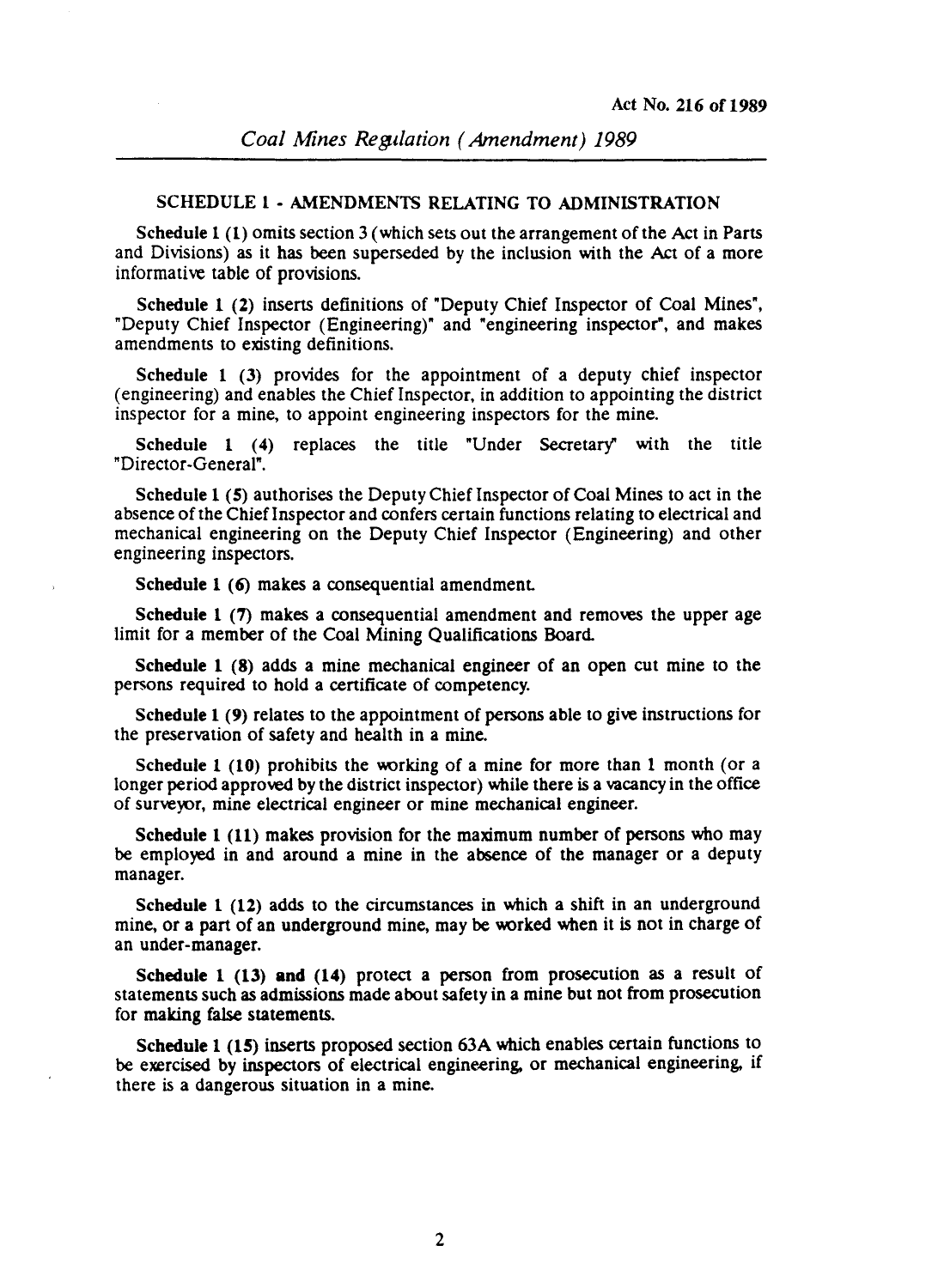Schedule 1 (16)-(19) make consequential amendments.

Schedule 1 (20) has the effect of enabling a member of the Coal Mining Qualifications Board to remain in office after attaining the age of 65 years.

#### SCHEDULE 2 - AMENDMENTS RELATING TO MINE MANAGEMENT

Schedule 2 (1) confers control of a mine on the deputy manager if the manager is not present at the mine.

Schedule 2 (2) confers control of an underground mine on an under-manager in charge if there is no manager or deputy manager present at the mine.

Schedule 2 (3) confers control of an underground mine on an under-manager if there is no manager, deputy manager or under-manager in charge present at the mine.

Schedule 2 (4) provides for the appointment of a mining official to be known as a senior examiner of an open cut mine and describes the functions of such an officiaL

Schedule 2 (5) confers control of an open cut mine on an examiner of an open cut mine if there is no manager, deputy manager or senior examiner of an open cut mine present at the mine.

Schedule 2 (6) provides for the interpretation of references to a mine being worked.

Schedule 2 (7) inserts proposed sections 48 and 48A

Proposed section 48:

- (a) requires the owner of a mine to ensure that the manager or other appropriate mining official is present at the mine on any day on which it is worked; and
- (b) requires the owner of a mine to notify the district inspector of a proposed absence of the mine manager for 7 days or more and of related matters; and
- (c) requires the owner of a mine to appoint a new manager if the manager of the mine bas not attended at the mine for a period of 2 months.

Proposed section 48A specifies the procedure to be followed if the district inspector considers that irregular attendance has interfered with the effective exercise of functions by a mine manager.

Schedule 2 (8) makes a consequential amendment.

## SCHEDULE 3 - AMENDMENTS RELATING TO COAL PREPARATION PLANTS

Schedule 3 (1) and (2) make amendments to sections 5 and 125 of the Principal Act (Definitions) consequential on the proposed Part SA

Schedule 3 (3) inserts proposed Part 5A comprising proposed sections 14SA·14SN.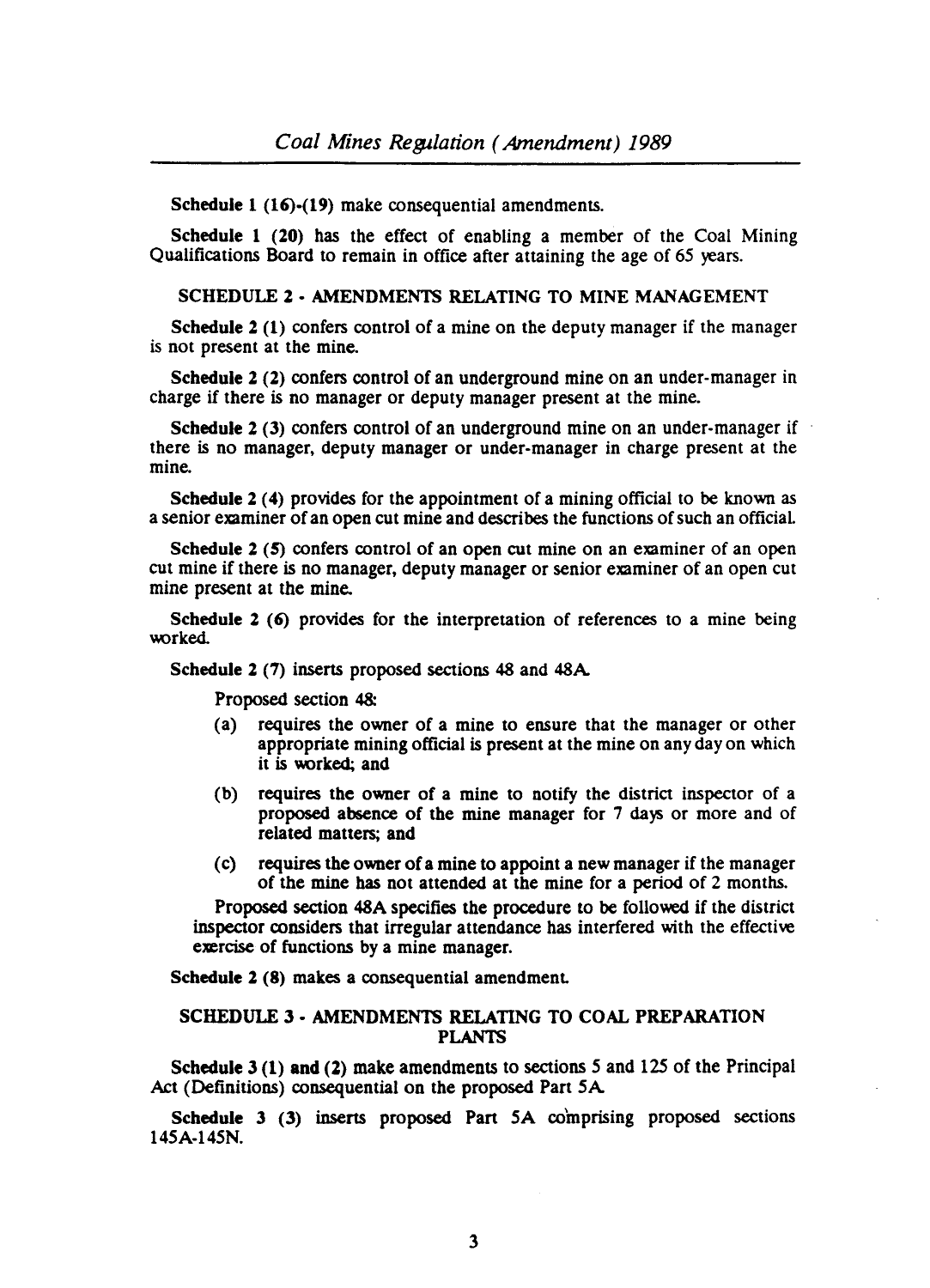Proposed section 145A:

- (a) contains definitions for the purposes of the proposed new Part. including a definition of "declared plant" as a coal preparation plant declared under proposed section 145B to be suitable for management separately from a mine; and
- (b) applies to a declared plant. in the same way as they apply to a mine, certain provisions dealing with the interpretation of the Act

Proposed section 145B enables the Minister to declare a coal preparation plant to be suitable for management separately from a mine and provides for the appointment of the inspector, the inspector of electrical engineering and the inspector of mechanical engineering for a declared plant or plants.

Proposed section 145C requires appropriate technical qualifications for a person whose functions include the issuing of instructions relating to safety and health.

Proposed section 145D requires the owner of a declared plant to take reasonable steps to ensure that it is laid out and worked in compliance with the Act

Proposed section 145E provides for the appointment of the manager of a declared plant by the owner of the plant. It also enables a Court of Coal Mines Regulation to determine the suitability of the plant manager in the event of a difference of opinion between the owner and the Chief Inspector.

Proposed section 145F confers and imposes functions on a plant manager and enables regulations to be made in connection with those functions.

Proposed section 1450 requires the owner of a declared plant to ensure that the plant is not worked on any day unless the plant manager or an appropriate acting manager attends the plant on that day.

Proposed section *14SH* specifies the procedure to be followed if the inspector for a declared plant considers that irregular attendance has interfered with the effective exercise of functions by a plant manager.

Proposed section 1451 requires the manager of a declared plant to employ engineers and others to assist in the exercise of managerial functions including the suspension of work if a dangerous situation arises.

Proposed section 145J enables the manager of a declared plant to suspend from duty an employee in breach of the Act.

Proposed section 145K deals with the obligation of the owner of a declared plant to give notices relating to commencement. discontinuance and abandonment of operations at the plant

Proposed section 145L requires declared plants that are disused or abandoned to be secured against access.

Proposed section 145M applies certain provisions of Part 4 to a declared plant in the same way as they apply to a mine. These provisions are:

- (a) Division 1 (inspectors' powers of entry, inspection etc.); and
- (b) Division 2 (powers of inspectors if a mine is dangerous); and
- (c) Division 3 (depanmental officers' powers of entry); and